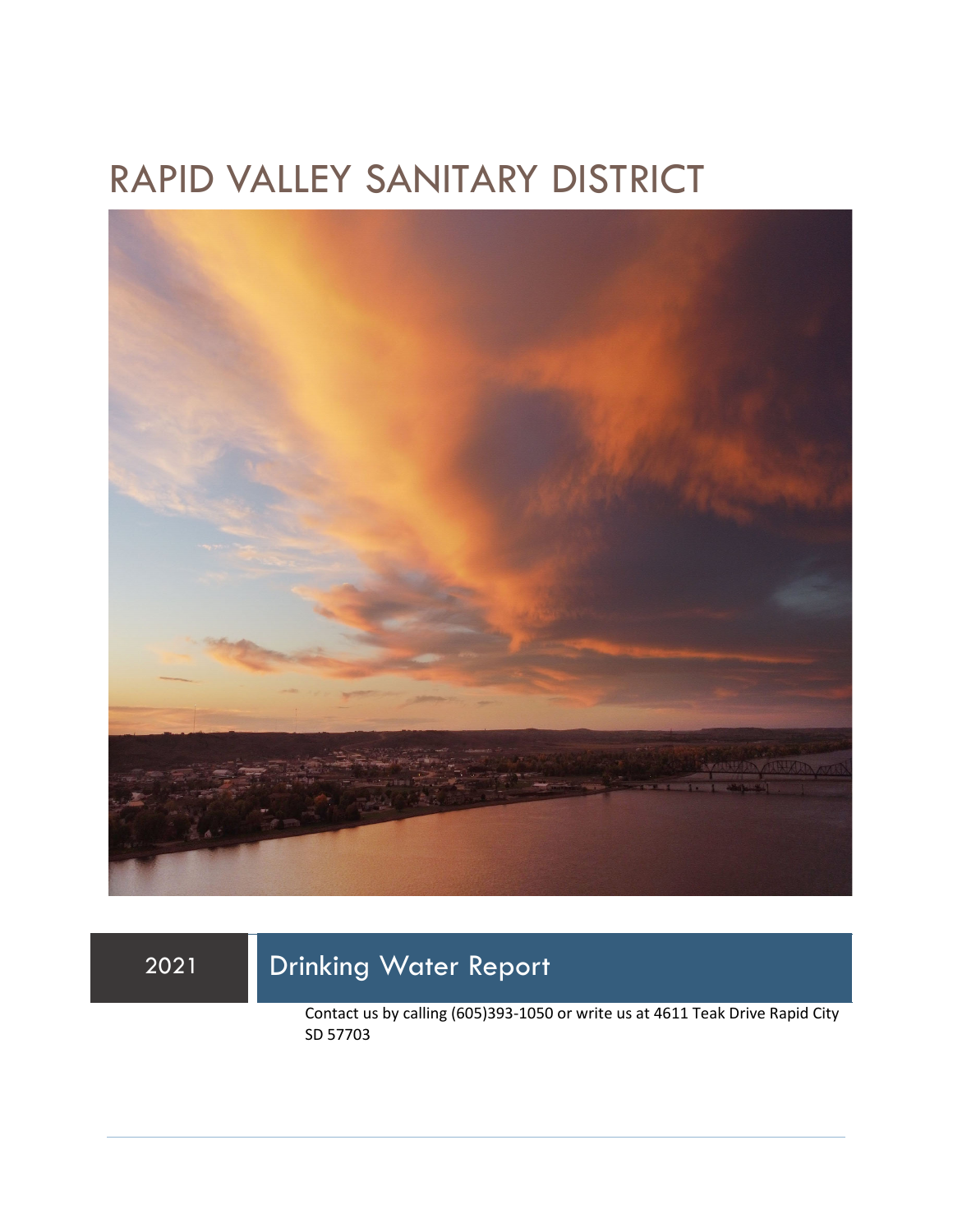# Rapid Valley Sanitary District

**DRINKING WATER REPORT**  WATER QUALITY



**The Rapid Valley Sanitary District has supplied fourteen consecutive years of safe drinking water to the public it serves and has been awarded the Secretary's Award for Drinking Water Excellence by the South Dakota Department of Agriculture and Natural Resources. This report is a snapshot of the quality of the water that we provided last year. Included are details about where your water comes from, what it contains, and how it compares to Environmental Protection Agency (EPA) and state standards. We are committed to providing you with information because informed customers are our best allies.** 

#### **Water Source**

We serve more than 10,000 customers an average of 826,000 gallons of water per day. We get our water from surface water sources. The state has performed an assessment of our source water and they have determined that the relative susceptibility rating for the Rapid Valley Sanitary District public water supply system is medium.

**For more information about your water and information on opportunities to participate in public meetings, call (605)393-1050 and ask for Marty Garwood.** 

#### **Additional Information**

The sources of drinking water (both tap water and bottled water) include rivers, lakes, streams, ponds, reservoirs, springs, and wells. As water travels over the surface of the land or through the ground, it dissolves naturally-occurring minerals, and can pick up substances resulting from the presence of animals or from human activity.

Contaminants that may be present in source water include:

- *Microbial contaminants*, such as viruses and bacteria, which may come from sewage treatment plants, septic systems, agricultural livestock operations, and wildlife.
- *Inorganic contaminants*, such as salts and metals, which can be naturally-occurring or result from urban stormwater runoff, industrial or domestic wastewater discharges, oil and gas production, mining, or farming.
- *Pesticides and herbicides,* which may come from a variety of sources such as agriculture, urban stormwater runoff, and residential uses.
- *Organic chemical contaminants*, including synthetic and volatile organic chemicals, which are byproducts of industrial processes and petroleum production, and can also come from gas stations, urban stormwater runoff, and septic systems.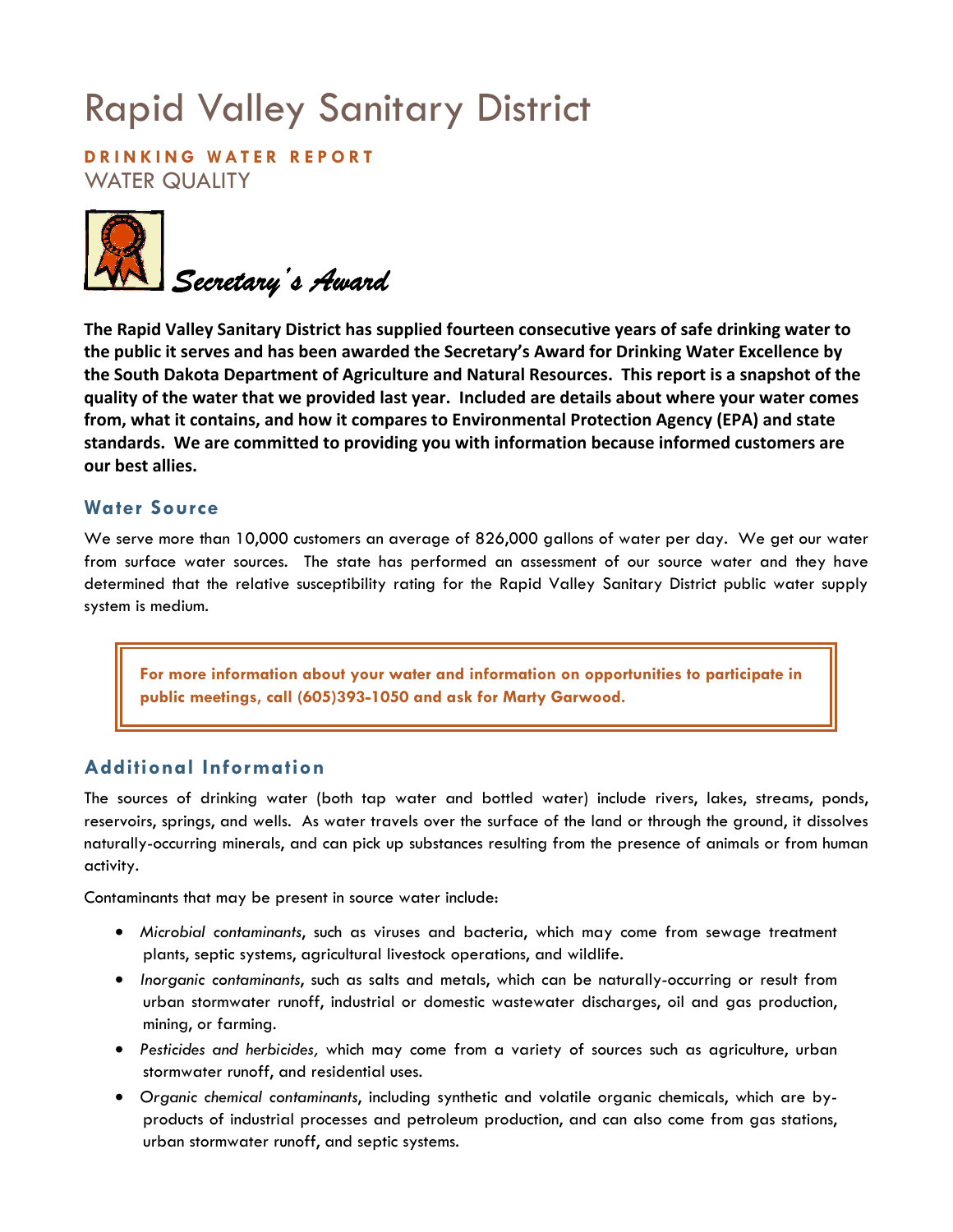• *Radioactive contaminants*, which can be naturally-occurring or be the result of oil and gas production and mining activities.

In order to ensure that tap water is safe to drink, EPA prescribes regulations which limit the amount of certain contaminants in water provided by public water systems. FDA regulations establish limits for contaminants in bottled water which must provide the same protection for public health.

Drinking water, including bottled water, may reasonably be expected to contain at least small amounts of some contaminants. The presence of contaminants does not necessarily indicate that water poses a health risk. More information about contaminants and potential health effects can be obtained by calling the Environmental Protection Agency's Safe Drinking Water Hotline (800-426-4791).

Some people may be more vulnerable to contaminants in drinking water than the general population. Immunocompromised persons such as persons with cancer undergoing chemotherapy, persons who have undergone organ transplants, people with HIV/AIDS or other immune system disorders, some elderly, and infants can be particularly at risk from infections. These people should seek advice about drinking water from their health care providers. EPA/CDC guidelines on appropriate means to lessen the risk of infection by *Cryptosporidium* and other microbial contaminants can be obtained by calling the Environment Protection Agency's Safe Drinking Water Hotline (800-426-4791).

If present, elevated levels of lead can cause serious health problems, especially for pregnant women and young children. Lead in drinking water is primarily from materials and components associated with service lines and home plumbing. The Rapid Valley Sanitary District public water supply system is responsible for providing high quality drinking water, but cannot control the variety of materials used in plumbing components. When your water has been sitting for several hours, you can minimize the potential for lead exposure by flushing your tap for 30 seconds to 2 minutes before using water for drinking or cooking. If you are concerned about lead in your water, you may wish to have your water tested. Information on lead in drinking water, testing methods, and steps you can take to minimize exposure is available from the Safe Drinking Water Hotline or at *http://www.epa.gov/safewater/lead*.

#### **Detected Contaminants**

The attached table lists all the drinking water contaminants that we detected during the 2021 calendar year. The presence of these contaminants in the water does not necessarily indicate that the water poses a health risk. Unless otherwise noted, the data presented in this table is from testing done January 1 – December 31, 2021 The state requires us to monitor for certain contaminants less than once per year because the concentrations of these contaminants are not expected to vary significantly from year to year. Some of the data, though representative of the water quality, is more than one year old.